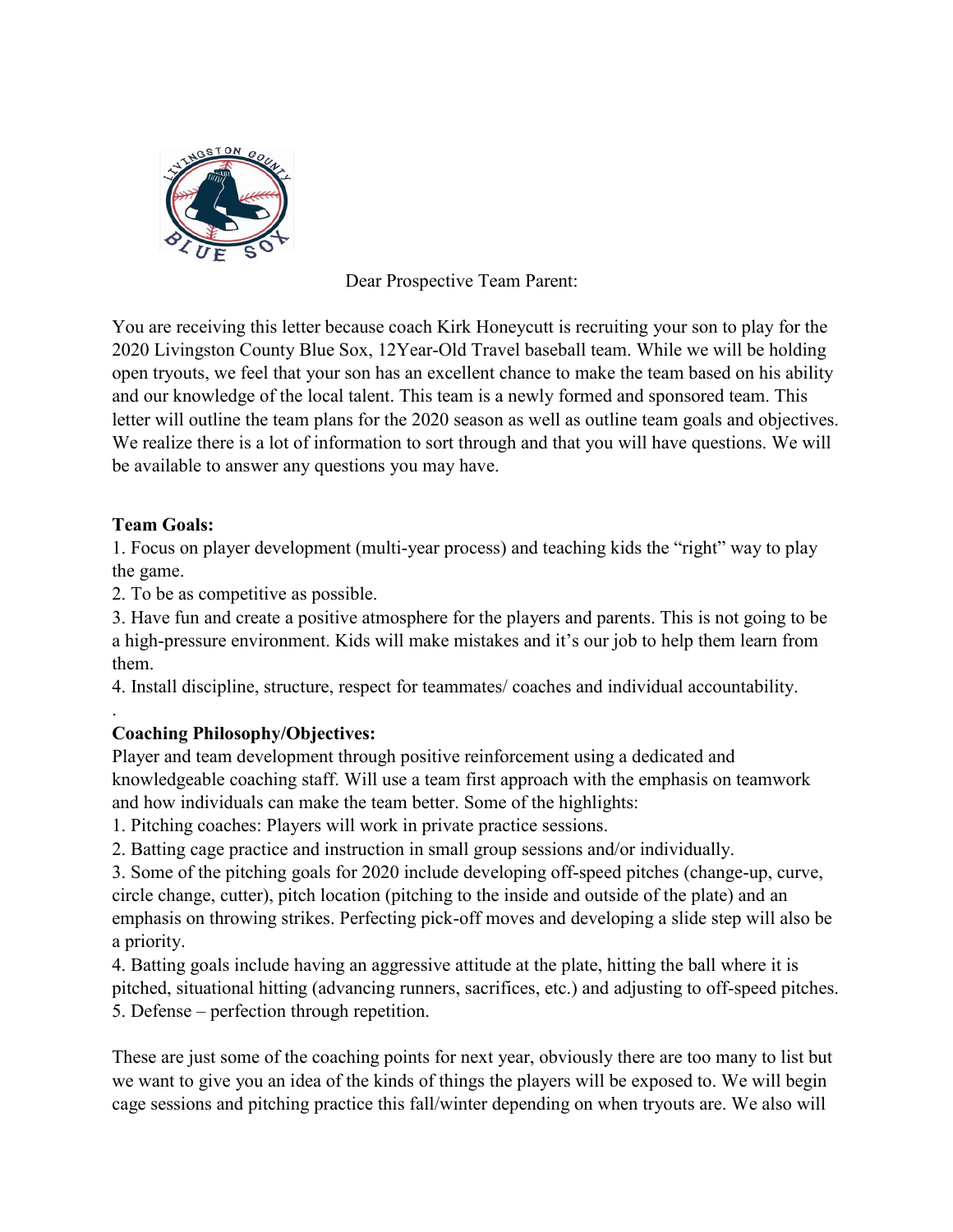have an occasional team practice.

The type of team we are trying to build starts with being fundamentally sound. A lot of coaches preach it but few spend the time necessary to achieve it. We are both big on hustle, team speed, defense, being a "tough out" and throwing strikes. These, we believe, are the keys to being successful on the baseball diamond. We prefer athletic players with versatility and a"cando"attitude. Players must also be mentally tough.

### **Tournaments:**

The key is the quality of players we are able to secure. Based on our knowledge of the talent level of the players trying out, we should be competitive very quickly. In fact, if recruiting goes well, we have a chance to be one of the top teams in the State. All players that we are recruiting now are playing travel baseball and in some cases, are the top players on their respective teams. I expect that after the group learns to play together (probably 3-6 games) we'll be solid. The level of play in these travel tournaments is the best in the area and our goal is to be competitive at all tournaments. We are trying to be the one of the best teams in the state or even the Midwest. We do however expect our team to be in the top tier of area teams within our age group and want a team that can play with anybody and wins when they play well.

Tournaments – There are many quality local tournaments and we will most likely enter tournaments with the following thought process:

- a. Tournament where we are the clear favorite
- b. Tournaments where we will be pushed and see top area/regional/national competition
- c. Tournaments that we are capable of winning but will have to play well and push ourselves.

We don't like to lose or win games big, although we will take the latter. We will schedule games and tournaments where the kids will be able to get better by playing good/ comparable competition but at the same time have a good chance of realizing some success. We will win some tournaments.

#### **Team Costs:**

We believe fees will be \$1000-\$1800 per player. This covers field costs, team insurance and umpires. We will be responsible for uniforms and other costs including USSA, tournament fees, indoor cage time and other miscellaneous expenses.(Cooperstown will be an extra cost to each player of 1300.00) The uniforms will consist of baseball bags, pants (3), Home, Alternate, and Away Jersey, fitted hat (3), socks (2) and individual helmets. Items such as team banner, jackets and other uniform items will be discussed once the team is selected. Our color scheme will be White, Navy Blue, Graphite and Red.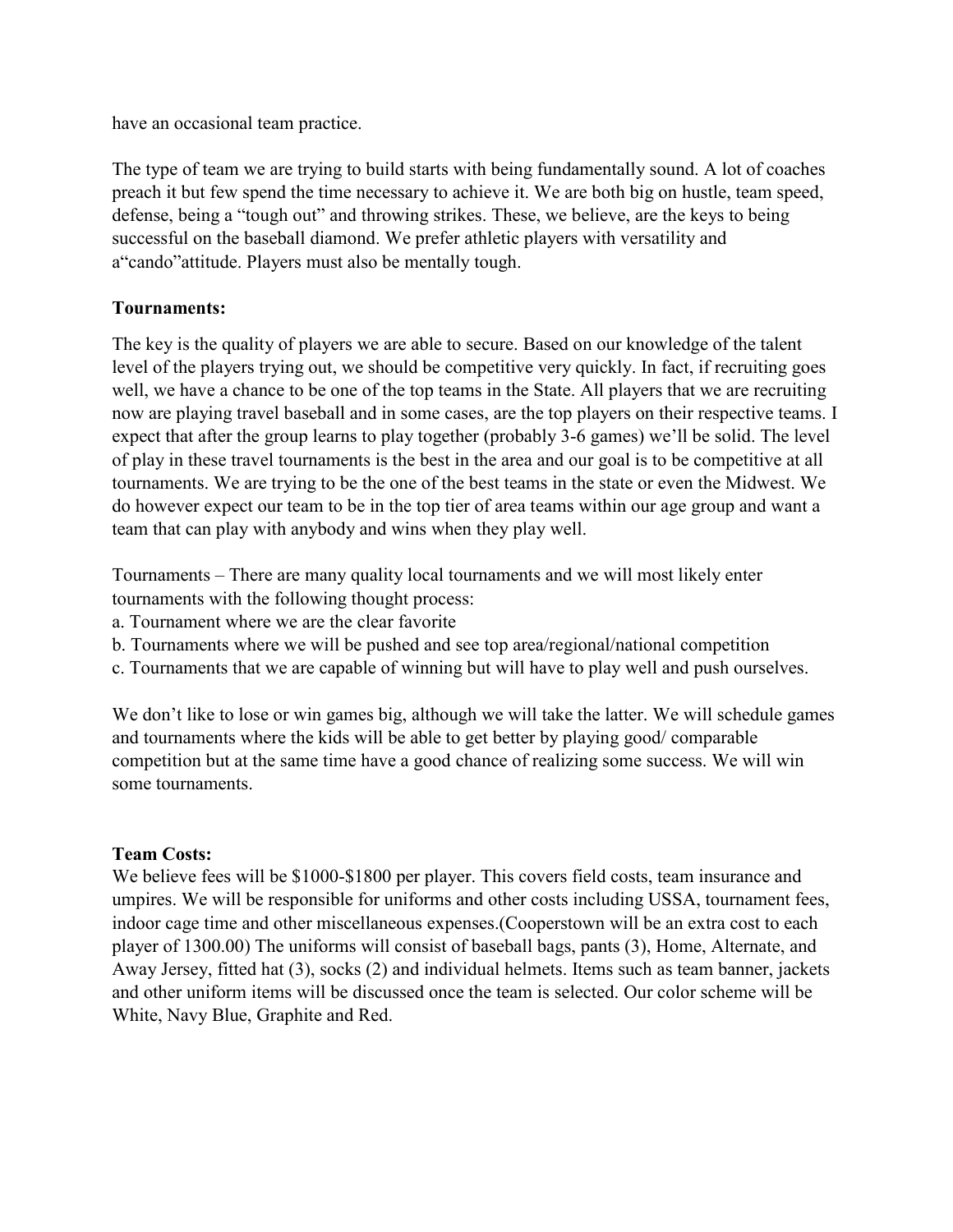We will need to raise funds, as most travel teams do. We do have some leads from corporate sponsors and have some funds already committed. All budget and fundraising items will be discussed at the first team meeting. I don't anticipate raising funds to present a problem or be all consuming.

#### **Games/practice schedule:**

Team Meetings - One of the advantages of playing with the Blue Sox is that we will have a set schedule. We plan on having two practices per week and play tournaments on weekends. This will be different during tournament weeks.

**Number of Games:** We'll play only travel tournaments. Our guess is we'll play in 12 tournaments, with 5 of those involving out of town travel. Total number of games will probably be between 50-60.

**Ripken:** This is the premier tournament in the country and is an experience the whole family will remember. The decision on whether or not to go will be made as a team. I will support it and would like to do it but it is too big of a commitment in many ways for me to make that decision without input. We most likely will discuss and then vote.

## **Blue Sox Affiliation:**

The team is the Tri County Blue Sox and is affiliated with Livingston County. We will try and put as many kids from the Livingston County school district as possible on the team. However, we are not subject to roster restrictions and will select the best 11 kids in an effort to field the most competitive team possible. We know several of the kids that are being asked or invited to tryout belong to Genesee or Oakland County and therefore the affiliation to Livingston is irrelevant.

## **Tryouts**:

Tryouts will be in July 12th through July 14th. We will know more as we get through this season. They will most likely consist of 2-3 days of tryouts. This is an open tryout and we are obligated to take the best 11 players. We feel your son has the ability to make the team but we will not guarantee spots prior to tryouts.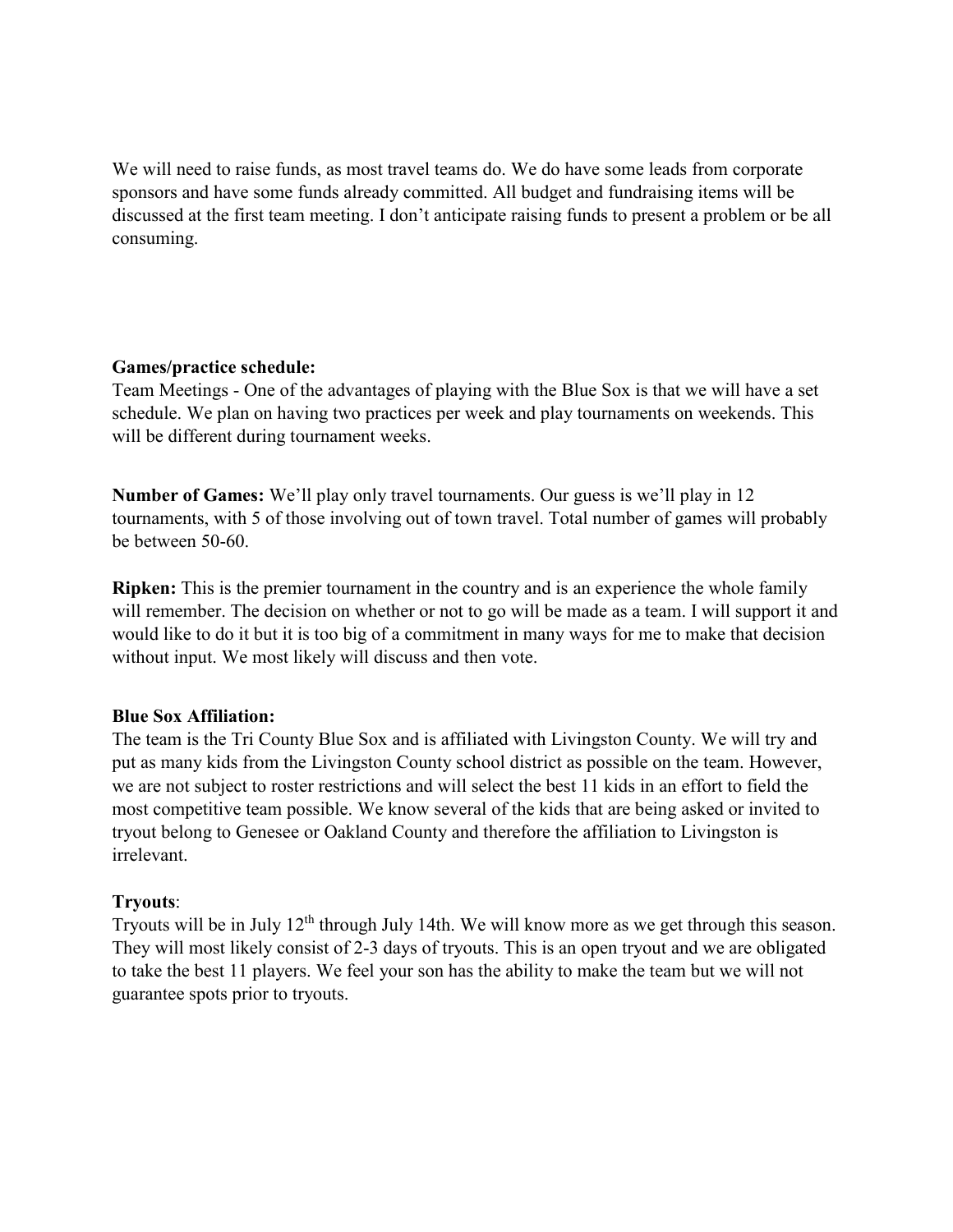**Statistics/Report Cards/Web Site**: bluesoxsbaseball.com/Game Changer

Players will be given report cards early in the season and at mid-season telling them what they are doing well and what they need to improve on. In addition, we will keep detailed stats throughout the year and will distribute when appropriate. The team will also have a web site that will have all scheduling, upcoming events and stats.

#### **Team Leads:**

- 1. Treasurer- Kirk Honeycutt
- 2. Travel coordinator Nicole Honeycutt
- 3. Fundraising coordinator Honeycutt/Weaver
- 4. Web administrator Kirk Honeycutt

### **Where kids play/ coaches decisions:**

Our philosophy is to put the team first. We will field a team and a line-up that gives the team the best opportunity to win. In league games or late in close games, the best defensive 9 players will be on the field. Everyone will hit in almost every game and there will be plenty of opportunities to compete for spots. Everyone will play a lot of defense but some kids will play more. We won't have 11 infielders. We highly recommend that wherever your son plays, you focus on him being the best at that position. That is the attitude we will take. We really believe that the players need to be in one or two positions. We will start with open competition and I encourage you to speak with us about what our plans are for your son. We will give you an honest assessment after tryouts of where your son stands and what our plans are for him. Everyone on this team will be a contributor. We are far from being right all the time and will ask other coaches' opinions and listen to your thoughts as well. We have an open-door policy. We are open to almost anything but will always put the team first. If there is ever any concern we ask that you take a 24-hour period from the day that you have a concern and email us, we will then take into consideration and get back with you. We understand the concerns but also do not want emotions to get in the way of facts.

In closing, from our coaching experience and from all the travel coaches we've talked to, getting a good group of people and kids together is really the key and most difficult ingredient to a successful team. That will factor into the selections. If your goal is to teach your son about teamwork, hustle, teammates, respect, how to be a better player and hard work, that's a big part of what we're teaching. If your son wants to play in high school or beyond, this is a staff with a lot of experience as players and coaches, not to mention guys that can connect with kids. References on the coaching staff are available if needed.

Feel free to contact us with any questions. Thanks.